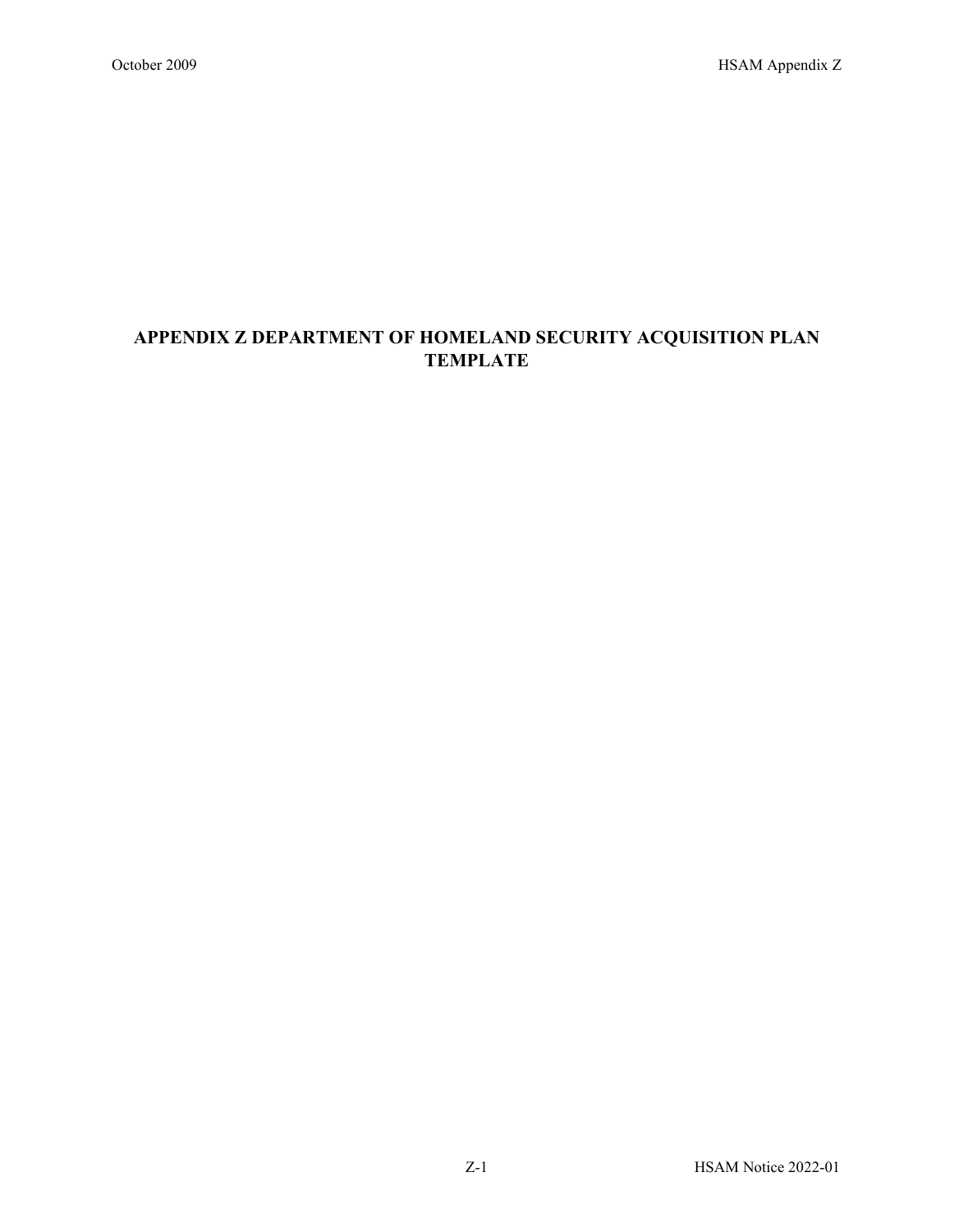#### **Submitted by**:

 $\mathcal{L}_\mathcal{L}$  , and the set of the set of the set of the set of the set of the set of the set of the set of the set of the set of the set of the set of the set of the set of the set of the set of the set of the set of th Name Date Program Official (or official title) (DHS Component and Organization)

Name Date Contracting Officer (DHS Component and Organization)

 $\mathcal{L}_\mathcal{L}$  , and the set of the set of the set of the set of the set of the set of the set of the set of the set of the set of the set of the set of the set of the set of the set of the set of the set of the set of th

#### **Concurrence**:

Name Date Small Business Specialist (DHS Component and Organization)

 $\mathcal{L}_\mathcal{L}$  , where  $\mathcal{L}_\mathcal{L}$  is the set of the set of the set of the set of the set of the set of the set of the set of the set of the set of the set of the set of the set of the set of the set of the set of the

 $\mathcal{L}_\mathcal{L}$  , where  $\mathcal{L}_\mathcal{L}$  is the set of the set of the set of the set of the set of the set of the set of the set of the set of the set of the set of the set of the set of the set of the set of the set of the Name Date

Chief Information Officer (DHS Component and Organization)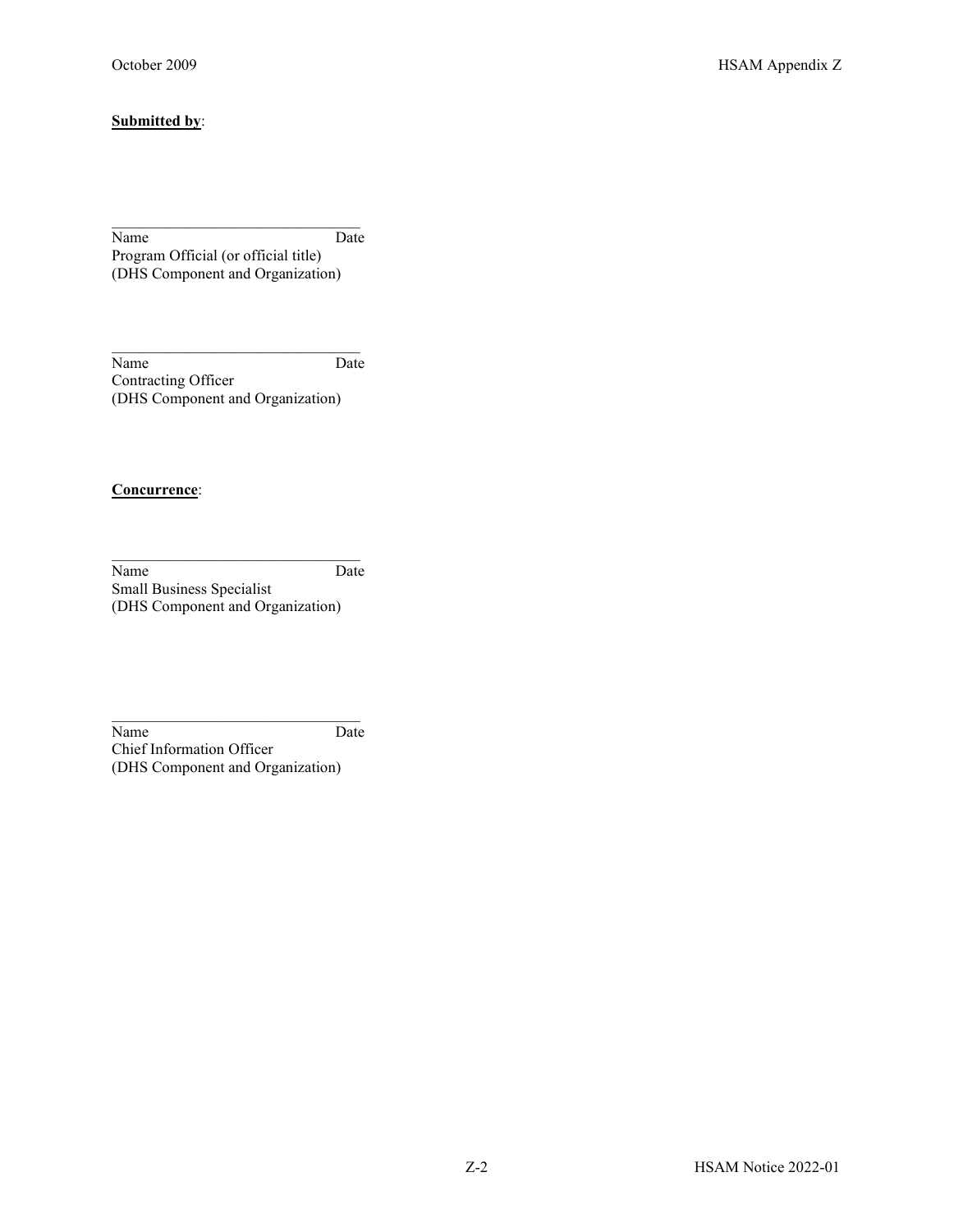#### **Approval:**

 $\mathcal{L}_\text{max}$  , and the set of the set of the set of the set of the set of the set of the set of the set of the set of the set of the set of the set of the set of the set of the set of the set of the set of the set of the Name Date Head of the Contracting Activity, or designee (DHS Component and Organization)

**OR**

 $\mathcal{L}_\text{max}$  , and the set of the set of the set of the set of the set of the set of the set of the set of the set of the set of the set of the set of the set of the set of the set of the set of the set of the set of the Name Date

DHS Chief Information Officer (DHS Component and Organization)

\*\*(Signature required when the requirement includes the purchase of information technology and if the AP is being approved by the CPO.)\*\*

**AND**

Chief Procurement Officer, or designee Date Office of the Chief Procurement Officer

 $\mathcal{L}_\text{max}$  and  $\mathcal{L}_\text{max}$  and  $\mathcal{L}_\text{max}$  and  $\mathcal{L}_\text{max}$  and  $\mathcal{L}_\text{max}$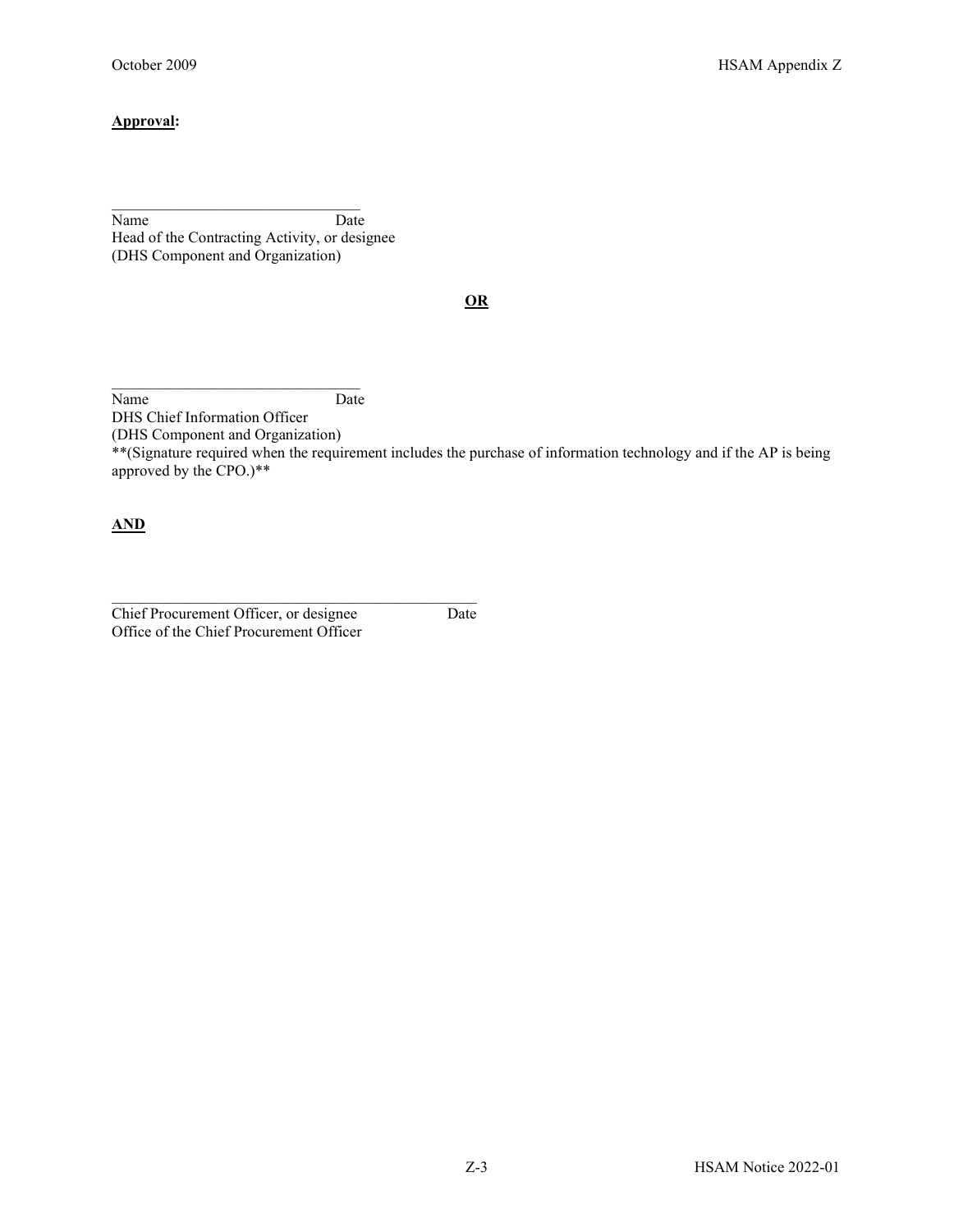## **Acquisition Background and Objectives**

#### **1) Description of Need**

- (a) Provide a description of the requirement. Summarize the required capabilities or performance characteristics of the supplies or the performance standards of the services. This discussion should also detail whether the requirement includes the purchase of information technology (IT) products, services, equipment, or commercial-off-the-shelf (COTS) software. This includes instances when IT capabilities or IT resources will be used to provide the requisite services (e.g., background investigation services, human resources support services, grants processing, etc.)
- (b) State all significant conditions or constraints affecting the procurement.
- (c) DHS Acquisition Programs:
	- (1) Is this procurement part of a Major or Non-major Capital Asset Acquisition Program (Level 1, 2, or 3) as defined in DHS Instruction 102-01-001, Acquisition Management Instruction?  $\Box$  Yes  $\Box$  No
	- (2) Is this procurement part of a Major Services Acquisition Program (Level 1 or 2) as defined in DHS Instruction 102-01-001, Acquisition Management Instruction?  $\Box$  Yes  $\Box$  No
	- (3) If "Yes", to either question 1 or 2, identify the name of the Program and Program Level (Level 1, 2 or 3). [ ]

#### **2) Procurement History**

- (a) Provide a short narrative discussing the overall procurement history for this requirement. For example, explain any varying strategies, if any, in the past.
- (b) Address items 1 through 10 below. Charts or graphics can be used to illustrate this information, and it can also be submitted as an appendix.
	- (1) Previous contract(s);
	- (2) Contractor name;
	- (3) Contract type;
	- (4) Contract value;
	- (5) Period of performance;
	- (6) Place of performance;
	- (7) Contract vehicle (e.g., EAGLE, 8(a) STARS, etc.);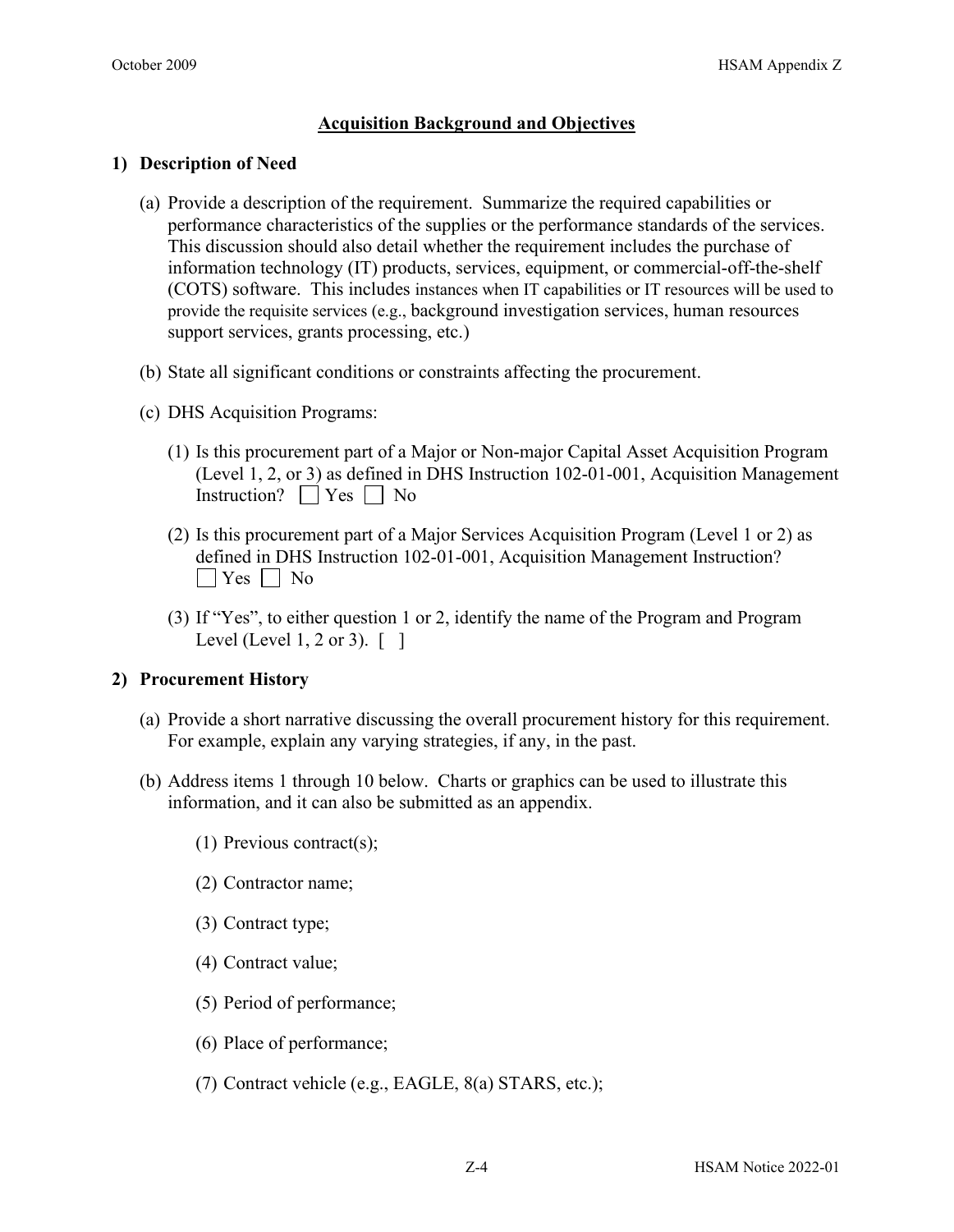- (8) Small or Large Business at time of award;
- (9) Whether procurement was competitive or non-competitive;
- (10) For competitive procurements, identify the extent competed;
- (11) Whether the procurement was set-aside, and if so, what type; and
- (12) Any protests filed against the solicitation or award.
- (c) Address whether lessons learned from previous acquisitions impact any aspect of the current acquisition and if knowledge gained from the prior acquisitions has been used to further refine the requirement or the acquisition strategy consistent with FAR 7.103(t).

#### **3) Acquisition Planning Forecast System**

Provide the Acquisition Planning Forecast System (APFS) record number for the requirement or rationale if there is none.

#### **4) Contract Value/Independent Government Cost Estimate**

Provide the total estimated value including all options.

#### **5) Delivery or Period of Performance Requirements**

Describe the performance period and describe the basis for establishing delivery or performanceperiod requirements (see [FAR 11.4\)](https://www.acquisition.gov/?q=/browse/far/11). If there is a gap in service from the current contract until the new award, discuss how the gap will be addressed.

#### **6) Acquisition Streamlining**

Select from the following any planned acquisition streamlining initiatives that will result in a more efficient and effective use of resources during the acquisition process:

- (a)  $\mid$  Encouraging industry participation by hosting Industry Days, using draft solicitations, presolicitation conferences, pre-proposal conferences, due diligence and other means of stimulating interaction with industry.
- (b) Acquiring Commercial-Off-the-Shelf (COTS) products, when applicable. State the timeframe for identifying which of those specifications and standards, originally provided for guidance only, shall become necessary.
- $(c)$  Using innovative evaluation techniques.

#### **7) Procurement Risks**

Discuss technical, cost, and schedule risks and describe what efforts are planned or underway to reduce those risks.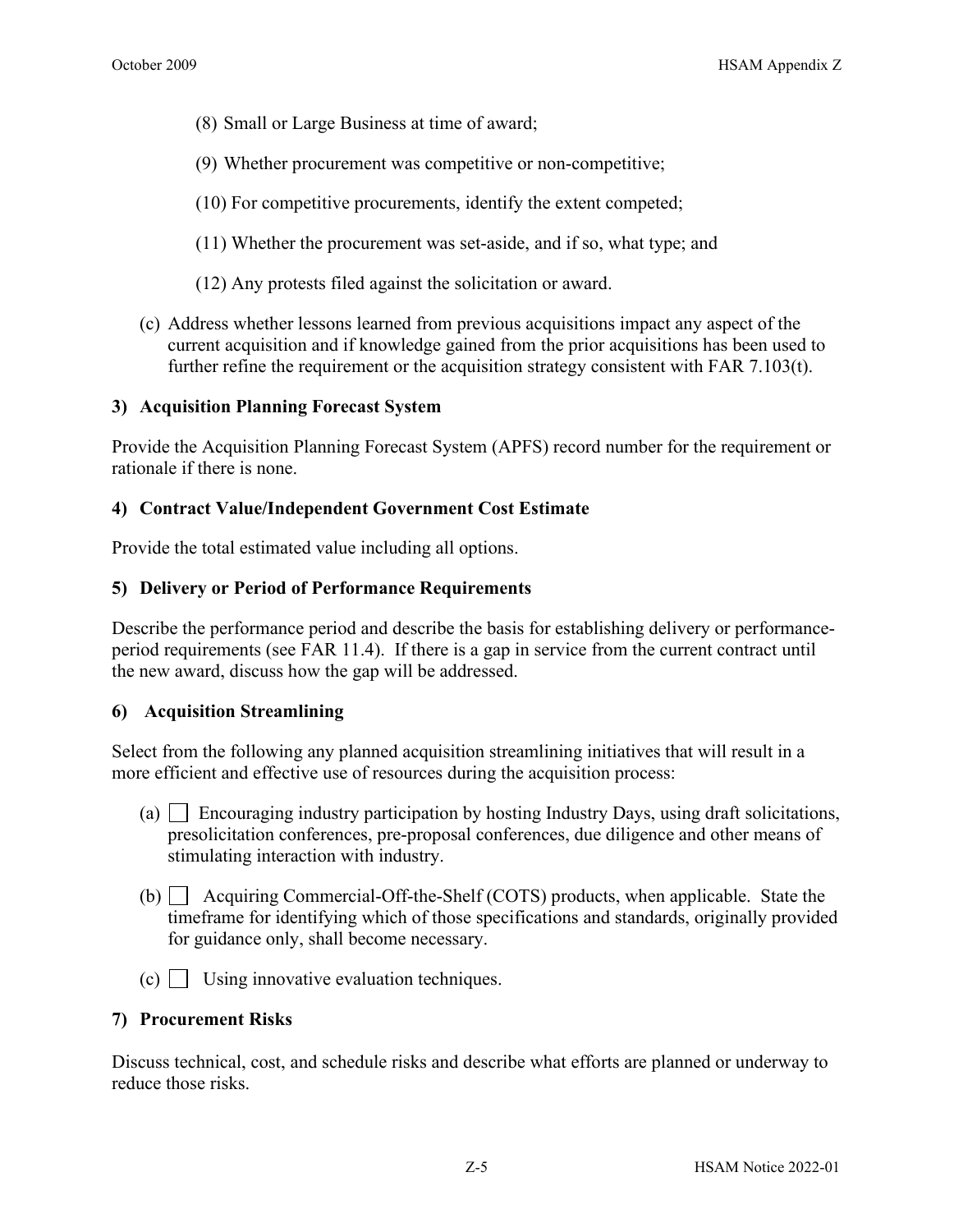## **Plan of Action**

#### **8) Sources**

- (a) Address the extent and results of the market research and indicate how it impacts this procurement.
- (b) Strategic Sourcing Contract Vehicles/Best in Class Vehicles (BIC).
	- $(1)$   $\Box$  Yes  $\Box$  No This acquisition is to establish a new strategic sourcing contract vehicle. (See HSAM 3007 regarding establishing Department-wide contract vehicles.)
	- $(2)$   $\Box$  Yes  $\Box$  No This acquisition is a re-compete or follow-on to an existing strategic sourcing contract vehicle. (See HSAM 3007.271 regarding establishing Departmentwide contract vehicles.)
	- $(3)$   $\Box$  Yes  $\Box$  No This acquisition will be a task/delivery order against an existing strategic sourcing contract vehicle/BIC. Identify vehicle: [ ]
	- $(4)$   $\Box$  Yes  $\Box$  N/A This requirement is covered by an existing strategic sourcing/Best in Class (BIC) contract vehicle Identify vehicle:  $\lceil \cdot \cdot \rceil$  However, the vehicle will not be used for the following reason (provide rationale):  $\begin{bmatrix} 1 \\ 1 \end{bmatrix}$  (Attach a copy of the approved waiver or exception. If no waiver or exception has been obtained, provide an explanation. See Directive 060-01/HSAM 3017 regarding the use of strategic sourcing vehicles and associated exceptions and waivers).
- (c) Discuss consideration of small business, veteran-owned small business, service-disabled veteran-owned small business, HUBZone small business, small disadvantaged business, and women-owned small business concerns (see FAR 19). If small businesses are not being considered provide a brief explanation based on the market research conducted. Discuss whether the procurement strategy was coordinated with the Component Small Business Specialist and/or the Office of Small and Disadvantaged Business Utilization (OSDBU). If the strategy was coordinated with OSDBU, discuss whether the strategy, described in the AP, reflects the discussion regarding small business concerns.
- (d) Consider the impact of any consolidation or bundling that might affect participation of small businesses in the acquisition (see FAR 7.107) (15 U.S.C. 644(e) and 15 U.S.C. 657q). When the proposed acquisition strategy involves bundling, identify the incumbent contractors and contracts affected by the bundling.

#### **9) Competition**

(a) Describe how competition will be sought, promoted, and sustained. If full and open competition is not contemplated, cite the appropriate authority at FAR 6.302, 8.405-6 or 16.505(b) as applicable; and discuss the basis for the application of that authority, and identify the proposed contractor(s).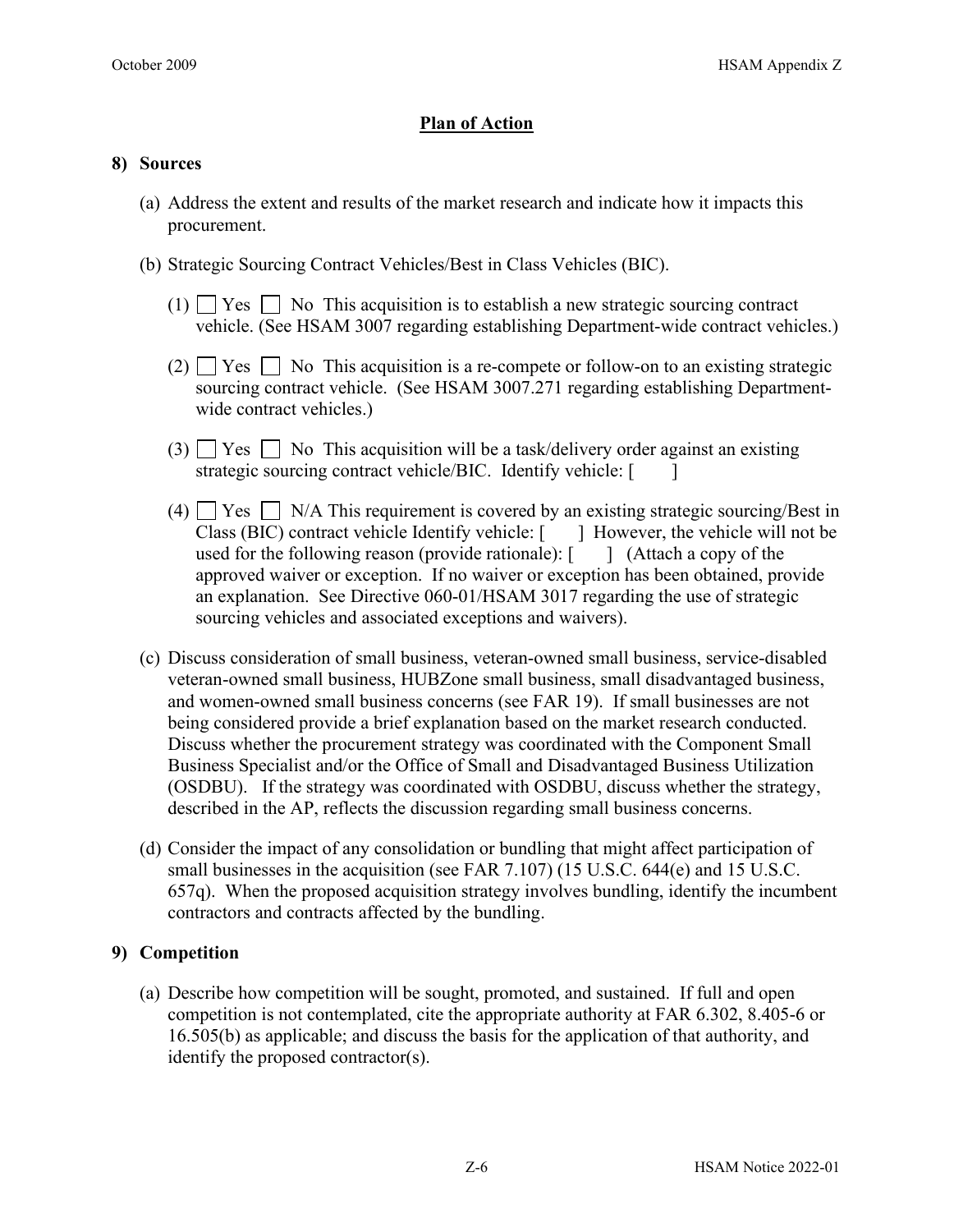- (b) If applicable, discuss whether the resulting contract will be a bridge contract or if a separate bridge contract is required to support the competition and transition.
- (c) Discuss whether the requirement has been coordinated with the Procurement Activity Advocate for Competition (PAAC) or DHS Advocate for Competition, as appropriate.
- (d) When effective subcontract competition is both feasible and desirable, describe how such subcontract competition will be sought, promoted, and sustained. Identify any known barriers to increasing subcontract competition and address how to overcome them.

## **10) Contract Type Selection**

- Firm Fixed-Price (FFP) Cost Reimbursement Time and Materials Labor Hour Other:
- (a) For FFP actions discuss why this is the appropriate contract type.
- (b) If this is a hybrid type containing both FFP and other than firm-fixed price (OTFFP) contract types discuss what portion of the work is OTFFP.
- (c) For OTFFP actions discuss items  $(c)(1)$  through  $(c)(6)$ :
	- (1) Explain why the use of an OTFFP contract (e.g., cost reimbursement, time and materials, labor hour) is appropriate;
	- (2) Provide the rationale that details the particular facts and circumstances (e.g., complexity of the requirements, uncertain duration of the work, contractor's technical capability and financial responsibility, or adequacy of the contractor's accounting system), and associated reasoning essential to support the contract type selection;
	- (3) Provide an assessment regarding the adequacy of Government resources that are necessary to properly plan for, award, and administer other than firm-fixed-price contracts;
	- (4) Discuss the actions planned to minimize the use of OTFFP contracts on future acquisitions for the same requirement and to transition to firm-fixed-price contracts to the maximum extent practicable;
	- (5) If applicable, discuss why a level-of-effort, price redetermination, or fee provision was included; and
	- (6) Discuss the Government's additional risks and the burden to manage the contract type selected (*e.g.*, when a cost-reimbursement contract is selected, the Government incurs additional cost risks, and the Government has the additional burden of managing the contractor's costs). For such instances, acquisition personnel shall discuss –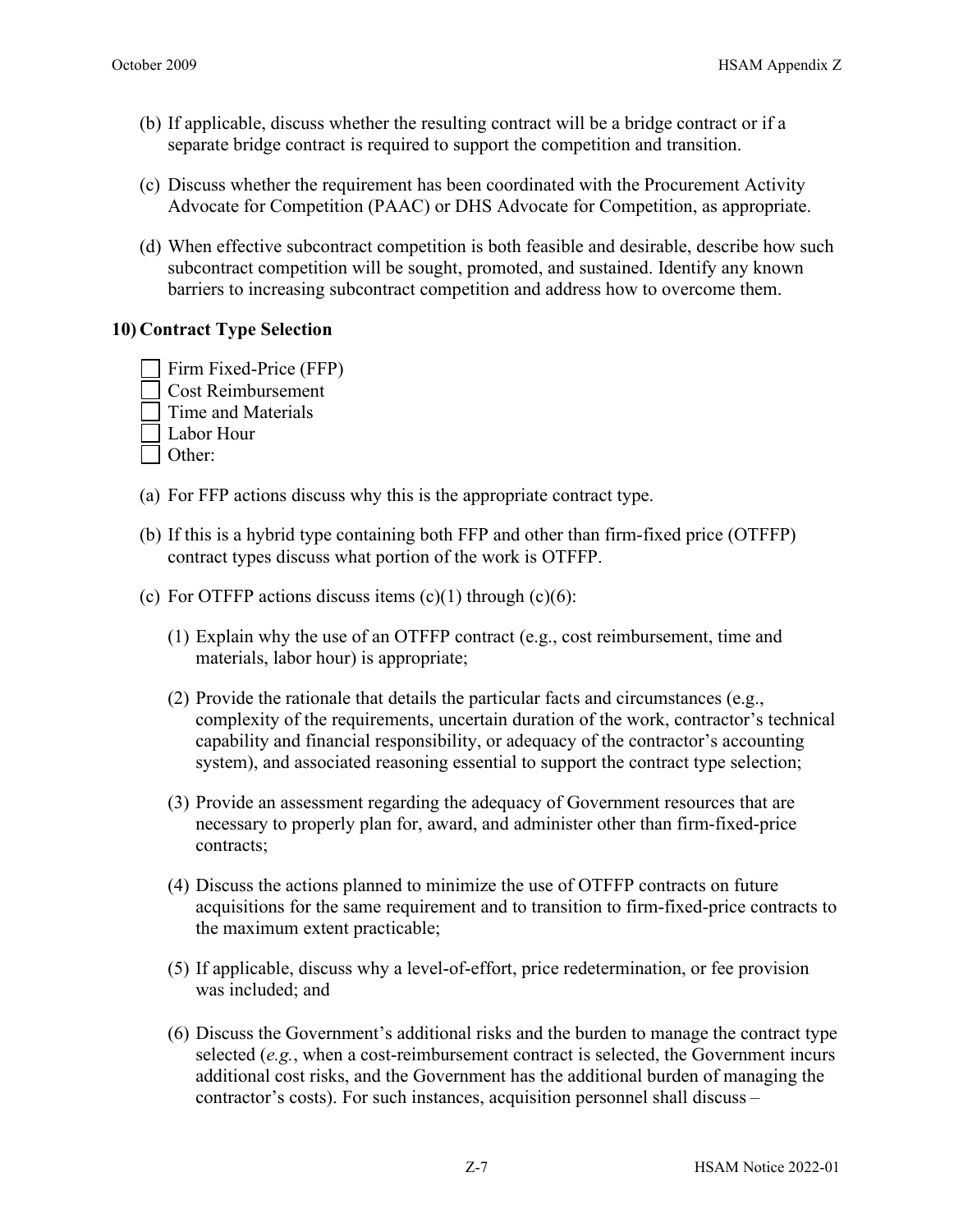- o How the Government identified the additional risks (*e.g.*, pre-award survey, or past performance information);
- o The nature of the additional risks (*e.g.*, inadequate contractor's accounting system, weaknesses in contractor's internal control, non-compliance with Cost Accounting Standards, or lack of or inadequate earned value management system); and
- o How the Government will manage and mitigate the risks.

## **11) Source Selection Procedures**

- (a) Discuss the source-selection procedures for the acquisition(s), including the timing, proposed evaluation factors and evaluation of proposals.
- (b) Describe any innovative evaluation techniques being used. Has there been discussions with the Procurement Innovation Lab (PIL) on this requirement?
- (c) If using lowest price technically acceptable (LPTA) or other unique evaluation scheme provide a description and rationale for its use.

## **12) Acquisition Considerations**

For each contract contemplated, discuss and provide rationale, where applicable for:

- (a) Use of multiyear contracting, options, or other special contracting methods (see FAR 17);
- (b) Any special clauses, special solicitation provisions, or FAR/HSAR deviations (see FAR 1.4);
- (c) If applicable, discuss the status of HSAM Appendix G Checklist for Sensitive Information. Has it been completed and coordinated with the cognizant SMEs? Are the cyber hygiene special clauses applicable to this acquisition?
- (d) Whether equipment will be acquired by lease or purchase and why (see FAR 7.4);
- (e) Provide rationale if a performance-based acquisition will not be used or if a performancebased acquisition for services is contemplated on other than a firm-fixed-price basis (see FAR 37.102(a), FAR 16.103(d), and FAR 16.505(a)(3)).

## **13)Information Technology Considerations**

Section 508: For information technology acquisitions, identify the applicable ICT Accessibility Standard(s). When an exception or an exemption to the standard(s) applies, the plan must list the exception and/or exemption, and the item(s) to which it applies. For those items listing FAR 39.204 or FAR 39.205(a)(1) or (2), the corresponding accessibility standard does not need to be identified. (See FAR subpart 39.2, 36 CFR 1194.1, and HSAM subchapter 3039.2).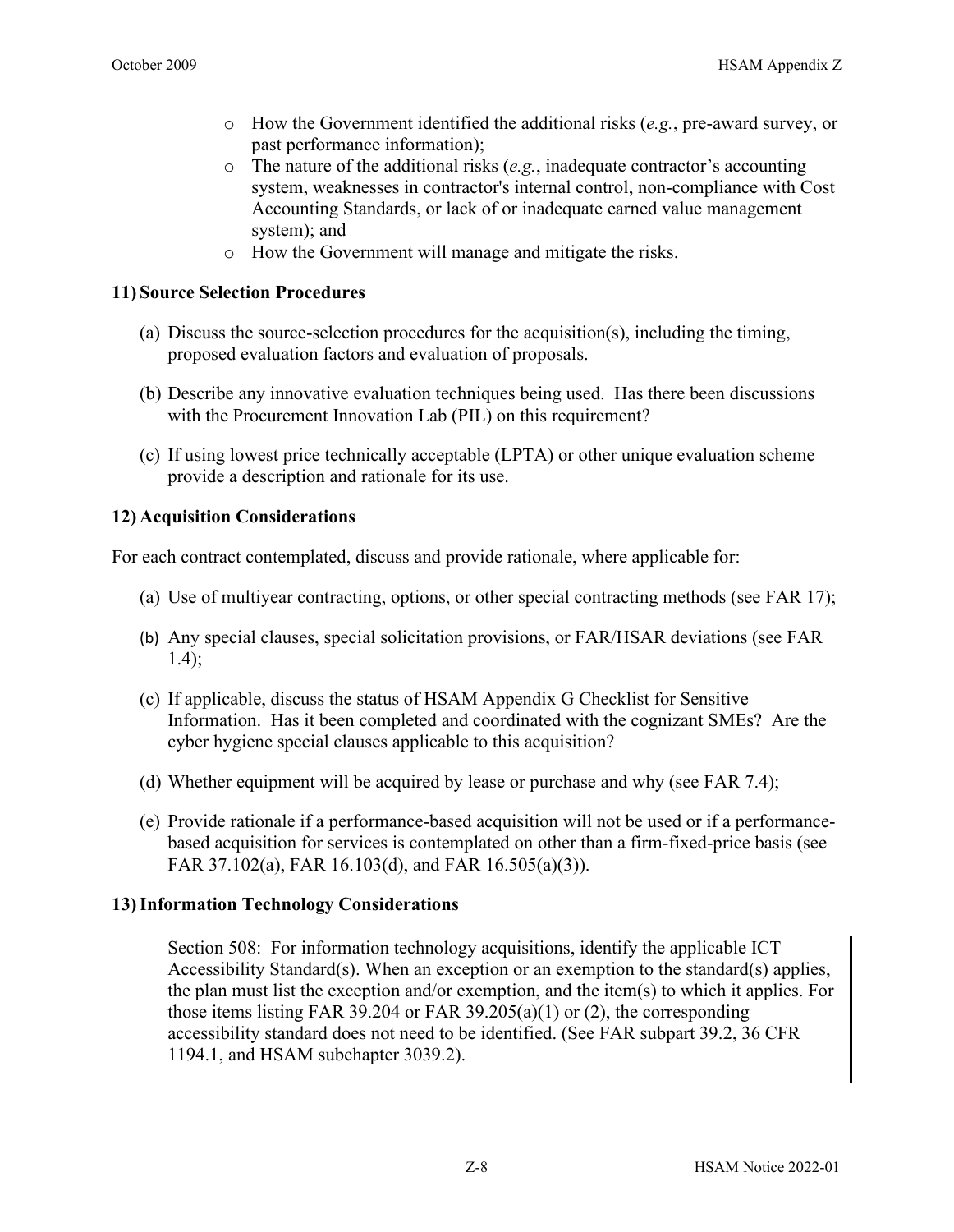- (b) For information technology acquisitions, discuss whether the appropriate Component and/or Headquarter CIO coordination and approvals have occurred (See HSAM 3039.170(b)). If not, discuss how the applicable agency information security requirements will be met.
- (c) For information technology acquisitions using Internet Protocol, discuss whether the requirements documents include the Internet Protocol compliance requirements specified in  $11.002(g)$  or a waiver of these requirements has been granted by the agency's Chief Information Officer.

## **14)Inherently Governmental Functions**

Address the consideration given to FAR 7.5 inherently governmental functions and if an Inherently Governmental and Critical Functions Analysis or Inherently Governmental and Critical Functions Product Service Code Exemption Memo, as applicable, will be completed prior to the issuance of the solicitation.

## **15) Government-Furnished Property**

Indicate any Government property to be furnished to contractors, and discuss any associated considerations, such as its availability or the schedule for its acquisition (see 45.102). Charts or graphics can be used to illustrate this information.

## **16) Government-Furnished Information**

Discuss any Government information, such as manuals, drawings, and test data, to be provided to prospective offerors and contractors. Indicate which information that requires additional controls to monitor access and distribution (e.g., technical specifications, maps, building designs, schedules, etc.), as determined by the agency, is to be posted via the enhanced controls of the governmentwide point of entry also known as Contract Opportunities at [https://sam.gov](https://sam.gov/content/home) (see FAR 5.102(a)). Charts or graphics can be used to illustrate this information.

## **17) Security Considerations**

For acquisitions dealing with classified matters, discuss how adequate security will be established, maintained, and monitored (see FAR 4.4 and Policy Directive 4300 B DHS National Security Systems).

## **18) Buy American Considerations**

- (a) Will foreign end products or services (i.e., non-domestic/U.S.-made end products or non-U.S. services) be permitted to be offered? If yes, identify the applicable exception to the Buy American statute from FAR 25.103 or FAR 25.202 or indicate that the acquisition is covered by a trade agreement.
- (b) For actions where an exception to the Buy American statute is applicable and a written determination is required, has the determination been submitted for review and approval by the Chief Procurement Officer (See HSAM 3025.103 and HSAM 3025.202)?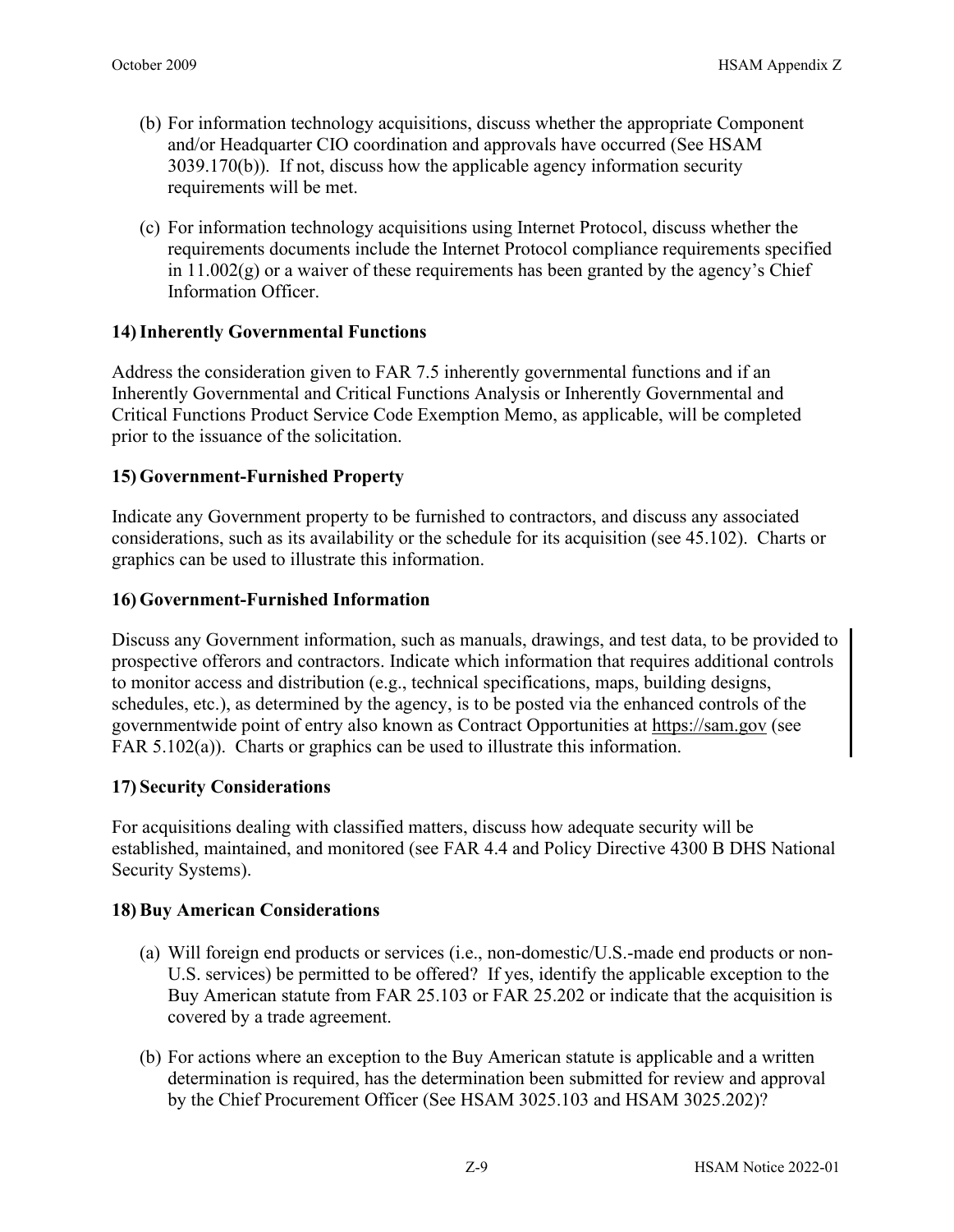### **19) Contract Administration**

Describe how the contract will be administered. In contracts for services, include how inspection and acceptance corresponding to the work statement's performance criteria will be enforced.

### **20) Other Considerations:**

Address other considerations, as applicable to the procurement, such as environmental considerations etc.

## **21) Milestones for the Acquisition Cycle**

List each significant event from acquisition initiation through the end of the contract action (pre and post award). For each event, identify the completion time frame or date and the individual responsible for completion of the action. When a date is not known, use the timeframe, such as AP Approval plus 30 days.

| Event                                                         | <b>Date Completed</b><br>or Due Date | <b>Person Responsible</b> |
|---------------------------------------------------------------|--------------------------------------|---------------------------|
| <b>IPT</b> Formed                                             |                                      | Program Manager           |
| Market Research Completed                                     |                                      | Program Manager           |
| Program Approvals Obtained                                    |                                      |                           |
| AP Approved                                                   |                                      |                           |
| SOO/SOW/PWS/Specifications Finalized                          |                                      |                           |
| PR with Funding Provided to the<br>Contracting Officer        |                                      |                           |
| J&A and/or D&F Approval                                       |                                      |                           |
| Issuance of Synopsis                                          |                                      | Contracting Officer       |
| <b>Solicitation Package Complete</b>                          |                                      |                           |
| Solicitation Package Reviewed by OGC                          |                                      |                           |
| <b>Solicitation Released</b>                                  |                                      |                           |
| Proposals/Quotes Received                                     |                                      |                           |
| <b>Evaluators Trained</b>                                     |                                      |                           |
| <b>Evaluation of Proposals Complete</b>                       |                                      |                           |
| Source Selection Complete                                     |                                      |                           |
|                                                               |                                      |                           |
| Negotiations                                                  |                                      |                           |
| Post Selection Documentation Complete                         |                                      |                           |
| Contract Preparation, Review and Clearance                    |                                      |                           |
| Department of Labor Equal Employment Opportunity<br>Clearance |                                      |                           |
| Contract Award                                                |                                      |                           |
| Notification of Unsuccessful Offerors                         |                                      |                           |

#### *Acquisition Cycle – Sample*